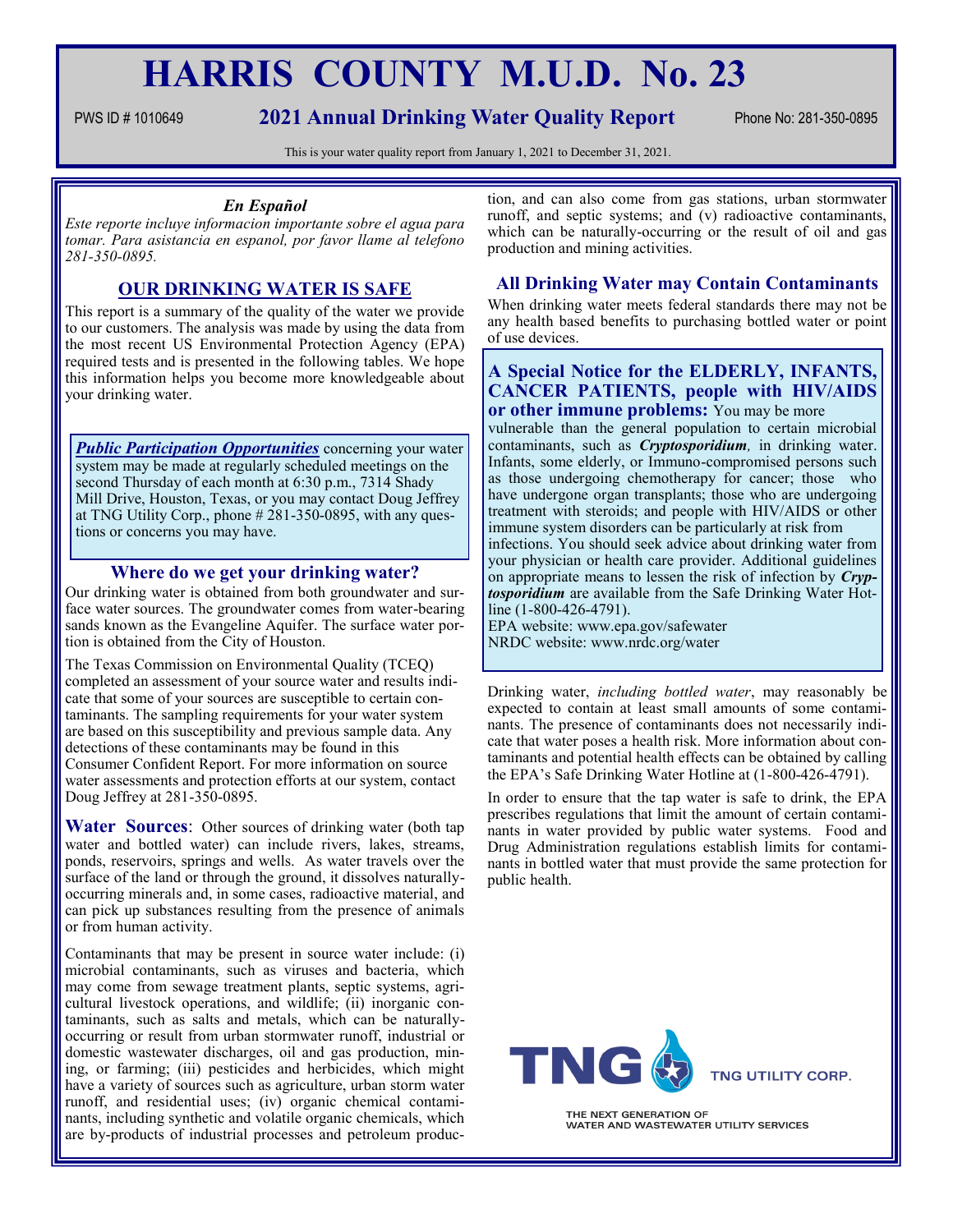# *About the Following Table*

The following table contains all of the federally regulated or monitored chemical constituents which have been found in your drinking water. USEPA requires water systems to test up to 97 constituents. The data presented in the report is from the most recent testing done in accordance with the regulations.

# *Abbreviations and Definitions*

**Avg:** Regulatory compliance with some MCLs are based on running annual average of monthly samples. **Maximum Contaminant Level (MCL)** - The highest level of a contaminant that is allowed in drinking water. MCL's are set as close to the MCLG's as feasible using the best available treatment technology.

**Level 1 Assessment:** A Level 1 assessment is a study of the water system to identify potential problems and determine (if possible) why total coliform bacteria have been found in our water system.

**Maximum Contaminant Level Goal (MCLG)** - The level of contaminant in drinking water below which there is no known or expected risk to health. MCLG's allow for a margin of safety. Level 2 Assessment: A Level 2 assessment is a very detailed study of the water system to identify potential problems and determine (if possible) why an E. coli MCL violation has occurred and/ or why total coliform bacteria have been found in our water system on multiple occasions.

**Maximum Residual Disinfectant Level (MRDL)** - The highest level of disinfectant allowed in drinking water. There is convincing evidence that addition of a disinfectant is necessary for control of microbial contaminants.

**Maximum Residual Disinfectant Level Goal (MRDLG)** - The level of a drinking water disinfectant below which there is no known or expected risk to health. MRDLGs do not reflect the benefits of use of disinfectants to control microbial contamination.

**Treatment Technique (TT)**– A required process intended to reduce the level of a contaminant in drinking water.

Action Level (AL)– The concentration of a contaminant which, if exceeded, triggers treatment or other requirements which a water system must follow.<br>Action Level Goal (ALG)- The level of a contaminant in drinking water bel

**MFL:** million fibers per liter (a measure of asbestos)

mines.

**ppm** - milligrams per liter or parts per million-or one ounce in 7,350 gallons of water.

**ppb** - micrograms per liter or parts per billion-or one ounce in 7,350,000 gallons of water.

**pCi/l -** pico curies per liter *(a measure of radioactivity)* 

**N/A** - not applicable

**mrem**– millirems per year (a measure of radiation absorbed by the body)

**NTU**-nephelometric turbidity units ( a measure of turbidity)

**ppt**– parts per trillion, or nanograms per liter (ng/L)

**ppq**– parts per quadrillion, or picograms per liter (pg/L)

# *Harris County M.U.D. No. 23 - 2021 Drinking Water Quality Report Data*

#### **Inorganic Contaminants:**

| <b>Collection Constituent</b><br>Date | <b>Highest</b><br><b>Level Detected</b> | Range of<br><b>Detected Levels</b> | <b>MCL</b> | <b>MCLG</b>  | <b>Unit of</b><br><b>Measure</b> | <b>Violation</b> | <b>Source of Contaminant</b>                                                                                                                                               |
|---------------------------------------|-----------------------------------------|------------------------------------|------------|--------------|----------------------------------|------------------|----------------------------------------------------------------------------------------------------------------------------------------------------------------------------|
| 3/11/2020<br>Arsenic                  | 3.4                                     | $0 - 3.4$                          | 10         | $\mathbf{0}$ | ppb                              | No               | Erosion of natural deposits; Runoff from orchards<br>Runoff from glass and electronics production wastes.                                                                  |
| 3/11/2020<br>Barium                   | 0.211                                   | $0.127 - 0.211$                    |            | 2            | ppm                              | No               | Discharge of drilling wastes; Discharge from<br>metal refineries; Erosion of natural deposits.                                                                             |
| 3/11/2020 Cyanide                     | 20                                      | $0 - 20$                           | 200        | 200          | ppb                              | No               | Discharge from plastic and fertilizer factories;                                                                                                                           |
| Fluoride<br>3/11/2020                 | 0.23                                    | $0.22 - 0.23$                      | 4          | 4            | ppm                              | No               | Discharge from steel/ metal factories.<br>Erosion of natural deposits; Water additive<br>which promotes strong teeth; Discharge from<br>fertilizer and aluminum factories. |
| Nitrate<br>2021                       | [measure as Nitrogen] 0.29              | $0 - 0.29$                         | 10         | 10           | ppm                              | No               | Runoff from fertilizer use; Leaching from<br>Septic tanks, sewage, Erosion of natural deposits.                                                                            |
| 3/11/2020<br>Selenium                 | 4.1                                     | $0 - 4.1$                          | 50         | $\mathbf{0}$ | ppb                              | No               | Discharge from petroleum and metal refineries;<br>Erosion of natural deposits; Discharge from                                                                              |

#### **Radionuclide Constituents:**

| Year | Constituent                                | <b>Highest Detected Level</b><br>at any Sampling Point | Range of<br><b>Detected Levels</b> | MCL          | <b>MCLG</b> | Unit of<br><b>Measure</b> | <b>Violation</b> | <b>Source of Contaminant</b>                |
|------|--------------------------------------------|--------------------------------------------------------|------------------------------------|--------------|-------------|---------------------------|------------------|---------------------------------------------|
| 2021 | Combined Radium<br>226 & 228               | 1.33                                                   | 1.33-1.33                          | $\theta$     |             | pCi/l                     | No               | Erosion of natural deposits.                |
| 2021 | Gross Alpha excluding<br>Radon and Uranium | 4                                                      | $4 - 4$                            | $\theta$     | 15          | pCi/1                     | No               | Erosion of natural deposits.                |
| 2021 | Beta/photon emitters                       | 6.2                                                    | $6.2 - 6.2$                        | $\mathbf{0}$ | 50          | $pCi/L^*$                 | No               | Decay of natural and man-<br>made deposits. |
| 2021 | Uranium                                    | 2.4                                                    | $2.4 - 2.4$                        | $\theta$     | 30          | ppb                       | No               | Erosion of natural deposits.                |

\*EPA considers 50 pCi/L to be level of concern for beta particles.

Lead and Copper: These samples are taken from the customer taps. Action Level Goal (ALG): The level of a contaminant in drinking water below which there is no known or expected risk to health. ALGs allow for a margin of safety. Action Level: The concentration of a contaminant which, if exceeded, triggers treatment or other requirements which a water system must follow.

| Date<br>Sampled | Constituent | The 90th<br>Percentile | <b>Number of Sites</b><br><b>Exceeding Action Level</b> | Action<br>Level | MCLG | ∐nit of<br><b>Measure</b> | <b>Violation</b> | <b>Source of Contaminant</b>                                                    |
|-----------------|-------------|------------------------|---------------------------------------------------------|-----------------|------|---------------------------|------------------|---------------------------------------------------------------------------------|
| 8/4/2019        | Lead        | . 47                   |                                                         |                 |      | ppb                       | No               | Corrosion of household plumbing systems;<br>Natural erosion.                    |
| 8/4/2019        | Copper      | 0.0666                 |                                                         |                 |      | ppm                       | No               | Corrosion of household plumbing systems;<br>Natural erosion. Leaching from wood |

The 90th percentile of the Lead/ Copper analysis means the top 10% (highest sample results) of all samples collected. preservatives.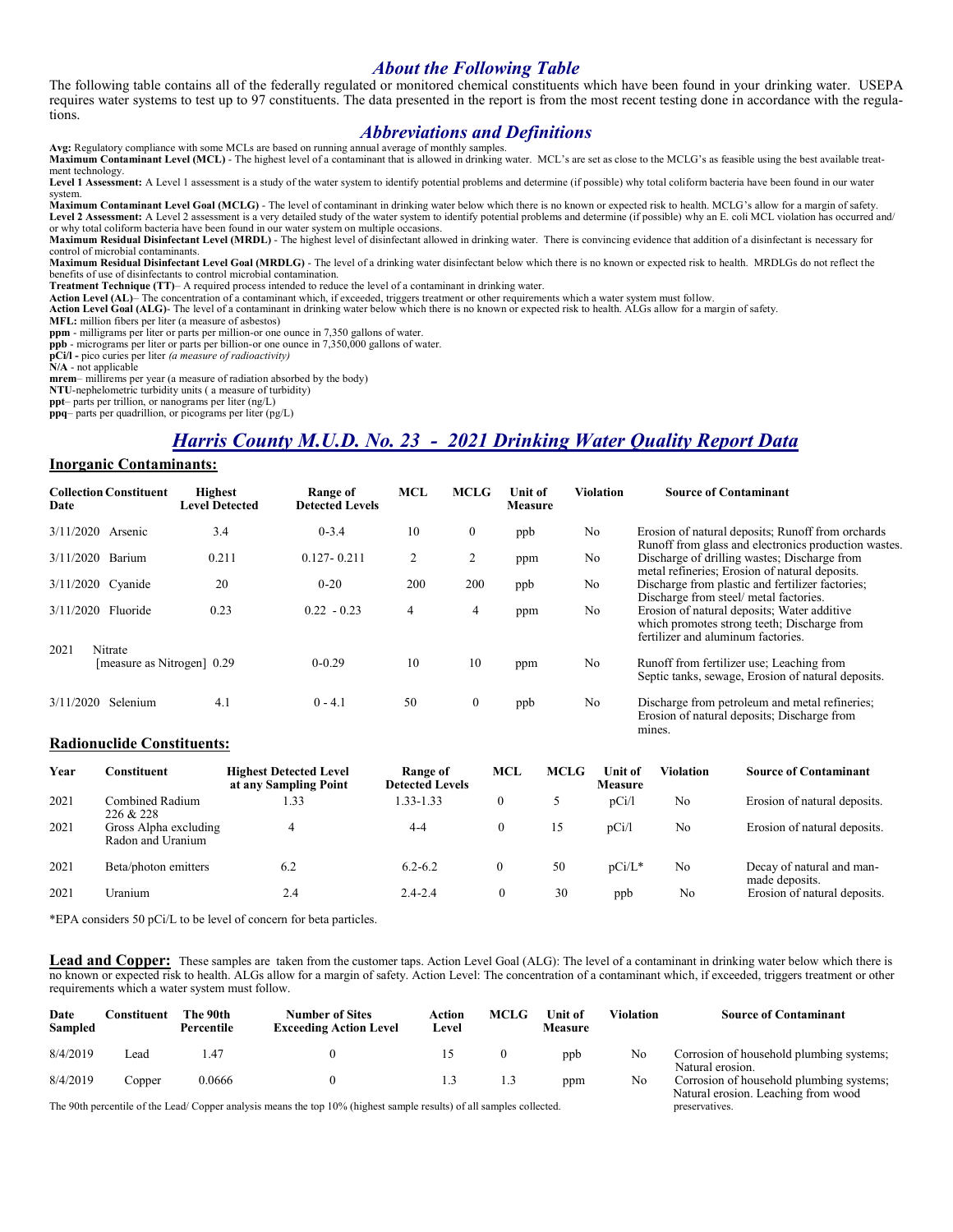| Collection<br>Date | Constituent | <b>Highest Detected Level</b><br>at any Sampling Point | Range of<br><b>Detected Levels</b> | <b>MCL</b> | <b>MCLG</b> | Unit of<br><b>Measure</b> | Violation | <b>Source of Contaminant</b>                |
|--------------------|-------------|--------------------------------------------------------|------------------------------------|------------|-------------|---------------------------|-----------|---------------------------------------------|
| 2021               | Atrazine    | 0.14                                                   | $0 - 0.14$                         |            |             | ppb                       | No        | Runoff from herbicide used<br>on row crops. |

## **Synthetic Organic Contaminants (including pesticides and herbicides):**

#### **Disinfection Byproducts:**

| <b>Collection Constituent</b><br>Date | Average<br><b>Level Detected</b> | <b>Range of Detected</b><br>Levels (low - high) | MCL | <b>MCLG</b> | Unit of<br><b>Measure</b> | Violation | <b>Source of Contamination</b>               |
|---------------------------------------|----------------------------------|-------------------------------------------------|-----|-------------|---------------------------|-----------|----------------------------------------------|
| Total Haloacetic Acids (HAA5)<br>2021 |                                  | $0-17.6$                                        | 60  | N/A         | ppb                       | No        | Byproduct of drinking<br>water disinfection. |
| 2021 Total Trihalomethanes (TTHM)     |                                  | $0 - 25.8$                                      | 80  | N/A         | ppb                       | No        | Byproduct of drinking                        |

water disinfection.

\*The value in the Average Detected Level column is the highest average of all HAA5 and TTHM sample results collected at a location over a year.

#### **Disinfectant Residuals:**

| Year | :onstituent | Average<br>∟evel | <b>Range of Detected</b><br>high)<br>$\textcolor{blue}{\text{Level (low - }}$ | MCI | <b>MCLG</b> | Unit of<br>Vleasure | Violation | <b>Source of Constituent</b>            |
|------|-------------|------------------|-------------------------------------------------------------------------------|-----|-------------|---------------------|-----------|-----------------------------------------|
| 2021 | hloramıne   | 2.06             | $.00 -$                                                                       |     |             | ppm                 | No        | Disinfectants used to control microbes. |

**Unregulated Contaminants :** Unregulated contaminants are those for which the EPA has not established drinking water standards. The purpose of unregulated contaminant monitoring is to assist EPA in determining the occurrence of unregulated contaminants in drinking water and whether future regulations are warranted.

| Year | `onstituent                 | Average | <b>Range of Detected</b> | Unit of | <b>Source of Constituent</b>              |
|------|-----------------------------|---------|--------------------------|---------|-------------------------------------------|
|      |                             | Level   | Level (low - high)       | Measure |                                           |
| 2021 | hloroform.                  |         | $ND - 14.9$              | ppb     | Byproduct of drinking water disinfection. |
| 2021 | <b>Bromodichloromethane</b> |         | ND - 8.4                 | ppb     | Byproduct of drinking water disinfection. |

# *Secondary Constituents*

Many constituents (such as calcium, sodium, or iron) which are often found in drinking water, can cause taste, color, and odor problems. The taste and odor constituents are called secondary constituents and are regulated by the State of Texas, not USEPA. These constituents are not causes for health concerns, but may greatly affect the appearance and taste of your water. For more information call TNG at 281-350-0895.

**Total Coliform:** MONTHLY TESTS FOUND NO COLIFORM BACTERIA **Organics:** TESTING WAIVED, NOT REPORTED, OR NONE DETECTED **Fecal Coliform:** MONTHLY TESTS FOUND NO FECAL COLIFORM BACTERIA **Turbidity:** TESTING WAIVED, NOT REPORTED, OR NONE DETECTED

## **Recommended Additional Health Information for Lead in Drinking Water -**

*"If present, elevated levels of lead can cause serious health problems, especially for pregnant women and young children. Lead in drinking water is primarily from materials and components associated with service lines and home plumbing. This water supply is responsible for providing high quality drinking water, but cannot control the variety of materials used in home plumbing components. When your water has been sitting for several hours, you can minimize the potential for lead exposure by flushing your tap for 30 seconds to 2 minutes before using water for drinking or cooking. If you are concerned about lead in your water, you may wish to have your water tested by an approved laboratory. Information on lead in drinking water, testing methods, and steps you can take to minimize exposure is available from the Safe Drinking Water Hotline or at http://www.epa.gov/safewater/lead."*

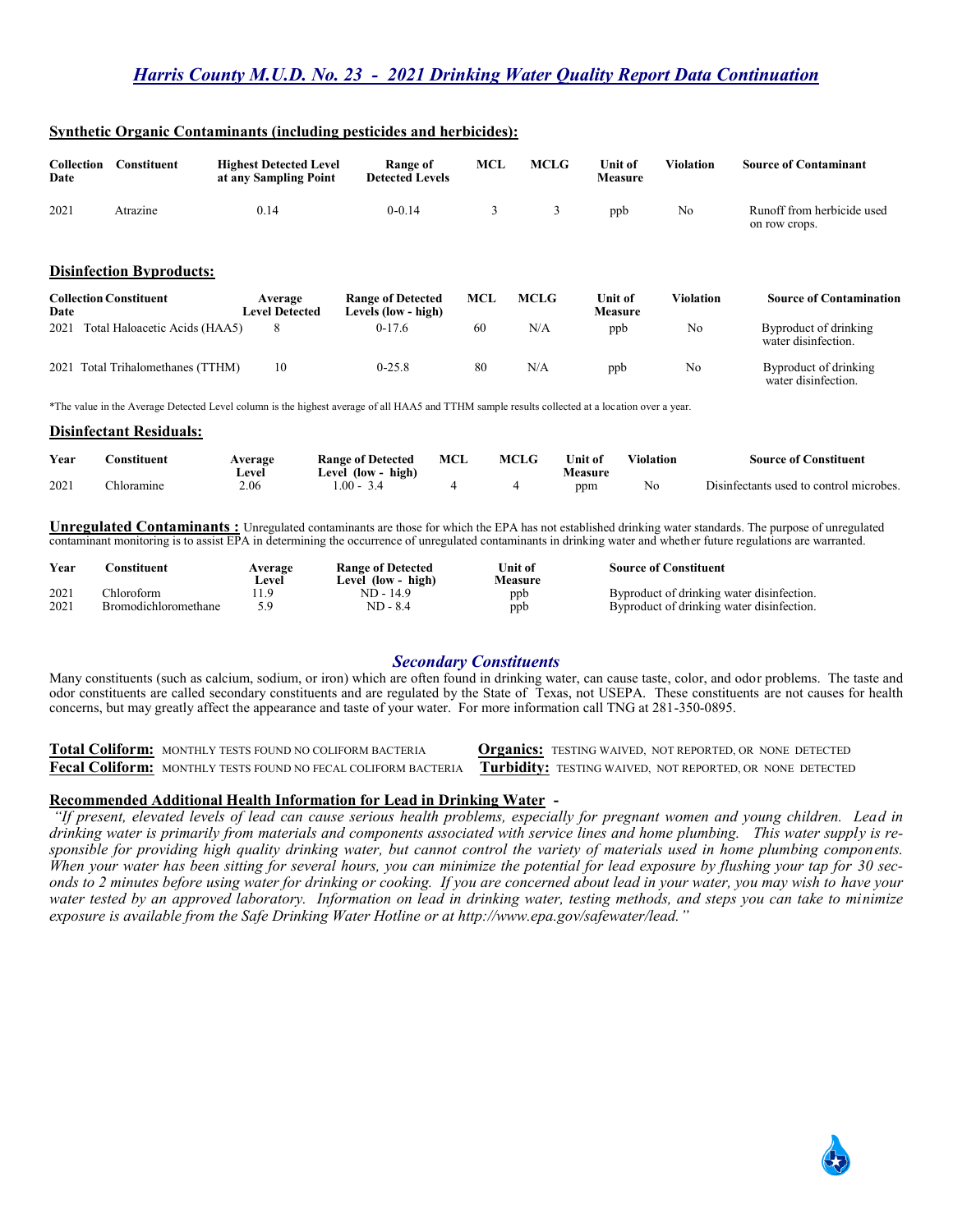*Harris County M.U.D. 23 purchases surface water from City of Houston, mandated under Harris Galveston Subsidence District from Lake Houston, Trinity River Canal and Lynchburg Reservoir located in Harris County and below is the constituents levels for the water they supply. For more water quality information call the City of Houston Public Works and Engineering Department at 832-395-2500*

| <b>Disinfection By-Products</b> | <b>Collection</b><br>Date | <b>Detected</b> | Average Level   Range of Indi-<br><b>vidual Samples</b> | <b>MCLG</b>              | <b>MCL</b> | <b>Units</b> | Violation | <b>Likely Source of Contamination</b>         |
|---------------------------------|---------------------------|-----------------|---------------------------------------------------------|--------------------------|------------|--------------|-----------|-----------------------------------------------|
| Haloacetic Acids (HAA5)         | 2021                      | 27              | $0 - 34.2$                                              | No goal for<br>the total | 60         | ppb          | N         | By-product of drinking water<br>disinfection. |

\*The value in the Highest Level or Average Detected column is the highest average of all HAA5 sample results collected at a location over a year

| <b>Total Trihalome</b> | 2021 | 38 | .<br>U-52 | $\cdot$ $\cdot$<br>No goal for | 80 | ppb | .<br>By-product of drinking water |
|------------------------|------|----|-----------|--------------------------------|----|-----|-----------------------------------|
| thanes (TTHM)          |      |    |           | the total                      |    |     | disinfection.                     |

\*The value in the Highest Level or Average Detected column is the highest average of all TTHM sample results collected at a location over a year

| Inorganic<br><b>Contaminants</b>  | Collection<br>Date | Average<br>Level<br><b>Detected</b> | Range of Indi-<br>vidual Samples | <b>MCLG</b>    | <b>MCL</b>     | <b>Units</b> | Violation | <b>Likely Source of Contamination</b>                                                                                               |
|-----------------------------------|--------------------|-------------------------------------|----------------------------------|----------------|----------------|--------------|-----------|-------------------------------------------------------------------------------------------------------------------------------------|
| <b>Arsenic</b>                    | 2021               | 5                                   | $0 - 5.3$                        | $\Omega$       | 10             | ppb          | N         | Erosion of natural deposits; Runoff<br>from orchards; Runoff from glass and<br>electronics production wastes.                       |
| <b>Barium</b>                     | 2021               | 0.35                                | 0.0396-0.35                      | $\overline{2}$ | $\overline{2}$ | ppm          | N         | Discharge of drilling wastes; Dis-<br>charge from metal refineries; Erosion<br>of natural deposits.                                 |
| Cyanide                           | 2021               | 140                                 | $0 - 140$                        | 200            | 200            | ppb          | N         | Discharge from plastic and fertilizer<br>factories; Discharge from steel/metal<br>factories.                                        |
| <b>Fluoride</b>                   | 2021               | 0.4                                 | $0 - 0.37$                       | 4              | 4.0            | ppm          | N         | Erosion of natural deposits; Water<br>additive which promotes strong<br>teeth; Discharge from fertilizer and<br>aluminum factories. |
| Nitrate [measured as<br>Nitrogen] | 2021               | $\mathbf{1}$                        | $0 - 0.64$                       | 10             | 10             | ppm          | N         | Runoff from fertilizer use; Leaching<br>from septic tanks, sewage; Erosion of<br>natural deposits.                                  |
| Selenium                          | 2021               | 4.5                                 | $0 - 4.5$                        | 50             | 50             | ppb          | N         | Discharge from petroleum and metal<br>refineries; Erosion of natural depos-<br>its; Discharge from mines.                           |

| <b>Combined Radium</b><br>226/228          | 2021 |      | $0 - 2.48$ |    | pCi/L | N | Erosion of natural deposits. |
|--------------------------------------------|------|------|------------|----|-------|---|------------------------------|
| Gross alpha excluding<br>radon and uranium | 2021 | 15.1 | $0 - 15.1$ | 15 | pCi/L | N | Erosion of natural deposits. |
| <b>Uranium</b>                             | 2021 | 11.4 | $0 - 11.4$ | 30 | ug/   | N | Erosion of natural deposits. |

| Radioactive<br><b>Contaminants</b> | Collection<br>Date | <b>Highest</b><br>Level<br><b>Detected</b> | Range of Indi-<br><b>vidual Samples</b> | <b>MCLG</b> | <b>MCL</b> | Units  | Violation | <b>Likely Source of Contamination</b>      |
|------------------------------------|--------------------|--------------------------------------------|-----------------------------------------|-------------|------------|--------|-----------|--------------------------------------------|
| Beta/photon<br>emitters            | 2021               | 6.6                                        | $0 - 6.6$                               |             | 50         | pCi/L* | N         | Decay of natural and man-made<br>deposits. |

\*EPA considers 50 pCi/L to be the level of concern for beta particles.